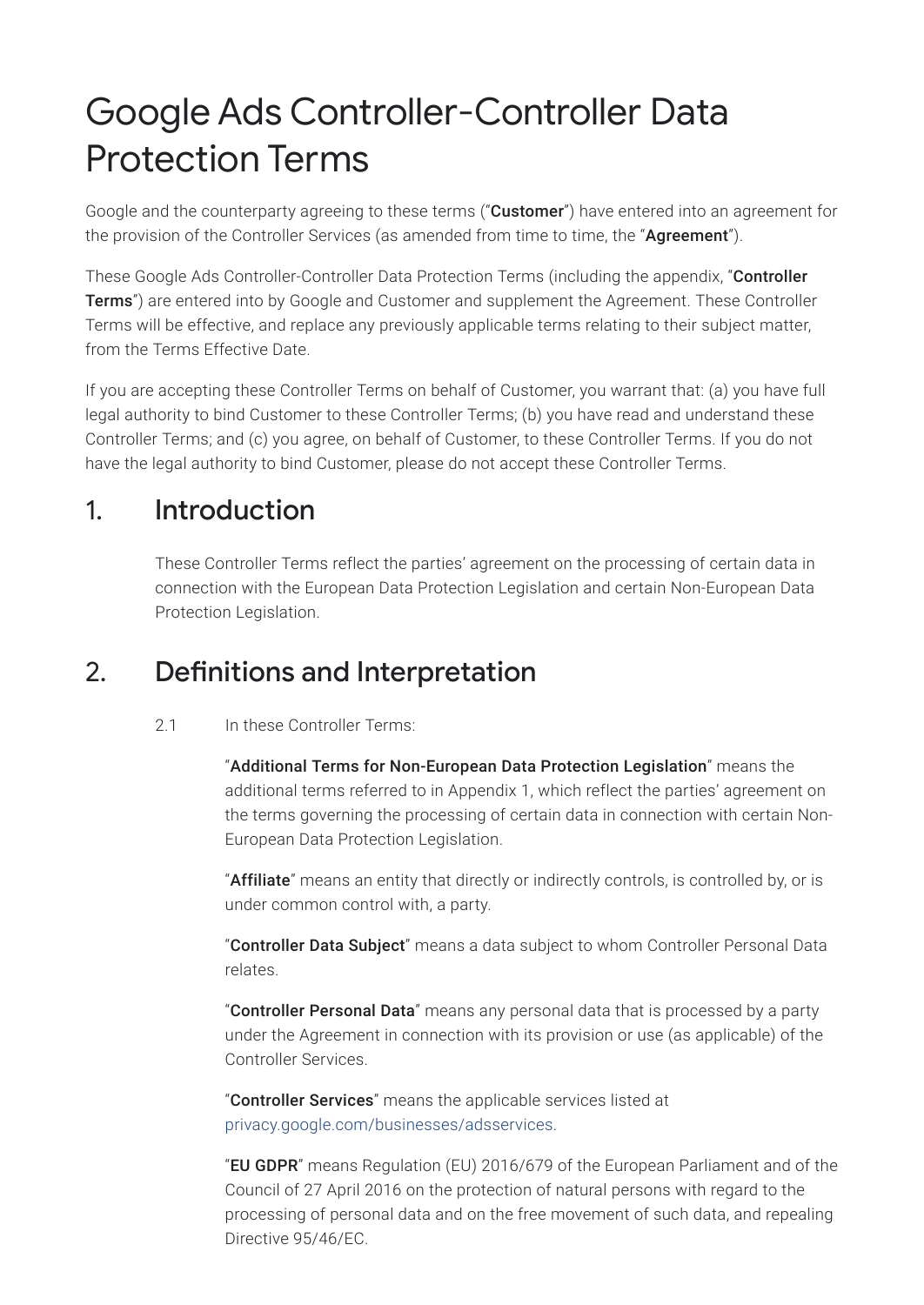"European Data Protection Legislation" means, as applicable: (a) the GDPR; and/or (b) the Federal Data Protection Act of 19 June 1992 (Switzerland).

"GDPR" means, as applicable: (a) the EU GDPR; and/or (b) the UK GDPR.

"Google" means the Google Entity that is party to the Agreement.

"Google Entity" means Google LLC (formerly known as Google Inc.), Google Ireland Limited or any other Affiliate of Google LLC.

"Non-European Data Protection Legislation" means data protection or privacy laws in force outside the European Economic Area, Switzerland and the UK.

"Privacy Shield" means the EU-U.S. Privacy Shield legal framework, the Swiss-U.S. Privacy Shield legal framework, and any equivalent legal framework that may apply between the UK and the United States.

"Terms Effective Date" means, as applicable:

- (a) 25 May 2018, if Customer clicked to accept or the parties otherwise agreed to these Controller Terms before or on such date; or
- (b) the date on which Customer clicked to accept or the parties otherwise agreed to these Controller Terms, if such date is after 25 May 2018.

"UK GDPR" means the EU GDPR as amended and incorporated into UK law under the UK European Union (Withdrawal) Act 2018, if in force.

- 2.2 The terms "controller", "data subject", "personal data", "processing" and "processor" as used in these Controller Terms have the meanings given in the GDPR.
- 2.3 The words "include" and "including" mean "including but not limited to". Any examples in these Controller Terms are illustrative and not the sole examples of a particular concept.
- 2.4 Any reference to a legal framework, statute or other legislative enactment is a reference to it as amended or re-enacted from time to time.
- 2.5 If these Controller Terms are translated into any other language, and there is a discrepancy between the English text and the translated text, the English text will govern.

### 3. Application of these Controller Terms

- 3.1 Application of European Data Protection Legislation. Sections 4 (Roles and Restrictions on Processing) to 6 (Privacy Shield Onward Transfer Provisions) (inclusive) will only apply to the extent that the European Data Protection Legislation applies to the processing of Controller Personal Data.
- 3.2 Application to Controller Services. These Controller Terms will only apply to the Controller Services for which the parties agreed to these Controller Terms (for example: (a) the Controller Services for which Customer clicked to accept these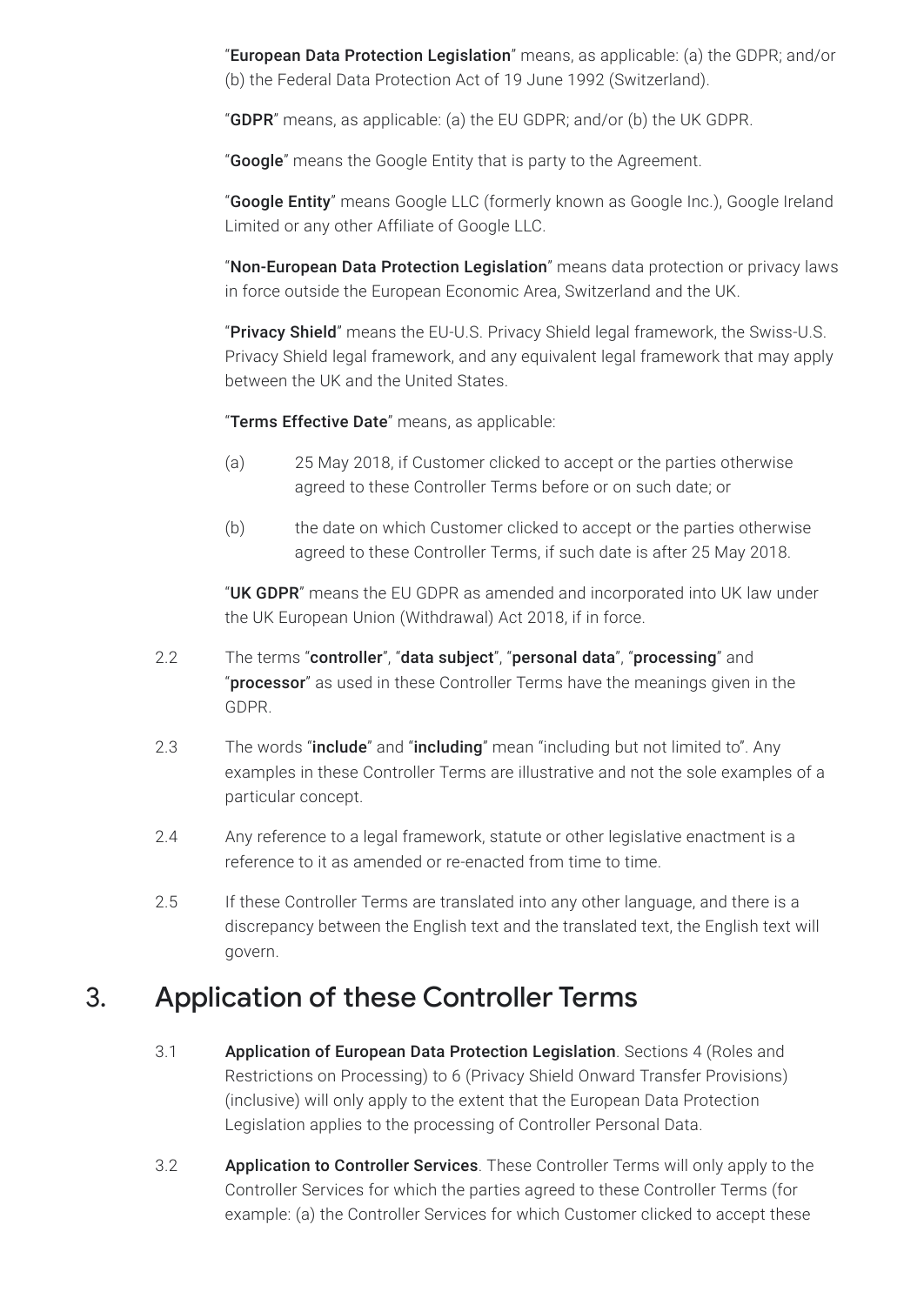Controller Terms; or (b) if the Agreement incorporates these Controller Terms by reference, the Controller Services that are the subject of the Agreement).

3.3 Incorporation of Additional Terms for Non-European Data Protection Legislation. The Additional Terms for Non-European Data Protection Legislation supplement these Controller Terms.

# 4. Roles and Restrictions on Processing

- 4.1 **Independent Controllers**. Each party:
	- (a) is an independent controller of Controller Personal Data under the European Data Protection Legislation;
	- (b) will individually determine the purposes and means of its processing of Controller Personal Data; and
	- (c) will comply with the obligations applicable to it under the European Data Protection Legislation with respect to the processing of Controller Personal Data.
- 4.2 Restrictions on Processing. Section 4.1 (Independent Controllers) will not affect any restrictions on either party's rights to use or otherwise process Controller Personal Data under the Agreement.

# 5. Data Transfers

- 5.1 Transfers of Data. Either party may transfer Controller Personal Data to third countries if it complies with the provisions on the transfer of personal data to third countries in the European Data Protection Legislation.
- 5.2 Google's Privacy Shield Certification. As at the date Customer clicked to accept or the parties otherwise agreed to these Controller Terms, the parent company of the Google group, Google LLC, is certified under Privacy Shield. This Section 5.2 (Google's Privacy Shield Certification) constitutes notice in writing from Google to Customer for the purpose of Section 6.1(c).

# 6. Privacy Shield Onward Transfer Provisions

- 6.1 Application of Section 6. Sections 6.2 (Use of Data Provider Personal Data) and 6.3 (Protection of Data Provider Personal Data) will only apply to the extent that:
	- (a) a party (the "**Data Recipient**") processes Controller Personal Data that is made available by the other party (the "Data Provider") in connection with the Agreement (such Controller Personal Data, "Data Provider Personal Data");
	- (b) the Data Provider or its Affiliate is certified under Privacy Shield; and
	- (c) the Data Provider notifies the Data Recipient of such Privacy Shield certification in writing.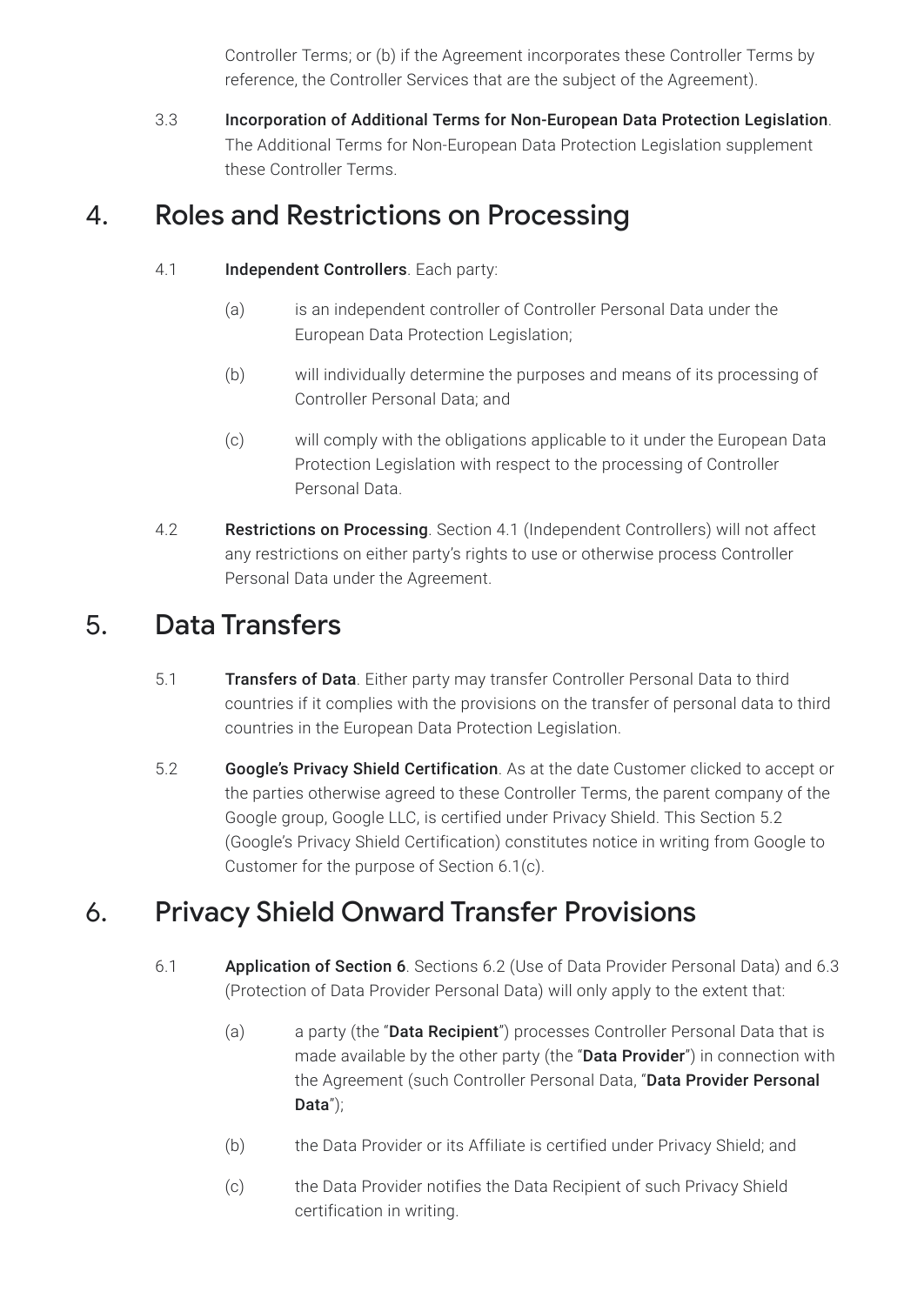#### 6.2 Use of Data Provider Personal Data.

- (a) Pursuant to the onward transfer principle under Privacy Shield, the Data Recipient will only use Data Provider Personal Data in a manner consistent with the consent provided by the relevant Controller Data Subjects.
- (b) To the extent the Data Provider fails to obtain consent from the relevant Controller Data Subjects as required under the Agreement, the Data Recipient will not be in breach of Section 6.2(a) if it uses Data Provider Personal Data consistent with the required consent.

#### 6.3 Protection of Data Provider Personal Data.

- (a) The Data Recipient will provide a level of protection for Data Provider Personal Data that is at least equivalent to that required under Privacy Shield.
- (b) If the Data Recipient determines that it cannot comply with Section 6.3(a), it will: (i) notify the Data Provider in writing; and (ii) either cease processing the Data Provider Personal Data or take reasonable and appropriate steps to remedy such non-compliance.

# 7. Liability

If the Agreement is governed by the laws of:

- (a) a state of the United States of America, then, notwithstanding anything else in the Agreement, the total liability of either party towards the other party under or in connection with these Controller Terms will be limited to the maximum monetary or payment-based amount at which that party's liability is capped under the Agreement (for clarity, any exclusion of indemnification claims from the Agreement's limitation of liability will not apply to indemnification claims under the Agreement relating to the European Data Protection Legislation or the Non-European Data Protection Legislation); or
- (b) a jurisdiction that is not a state of the United States of America, then the liability of the parties under or in connection with these Controller Terms will be subject to the exclusions and limitations of liability in the Agreement.

# 8. Priority

8.1 **Effect of these Controller Terms**. If there is any conflict or inconsistency between the terms of the Additional Terms for Non-European Data Protection Legislation, the remainder of these Controller Terms and/or the remainder of the Agreement then, subject to Sections 4.2 (Restrictions on Processing) and 8.2 (Processor Terms), the following order of precedence will apply: (a) the Additional Terms for Non-European Data Protection Legislation; (b) the remainder of these Controller Terms; and (c) the remainder of the Agreement. Subject to the amendments in these Controller Terms, the Agreement remains in full force and effect.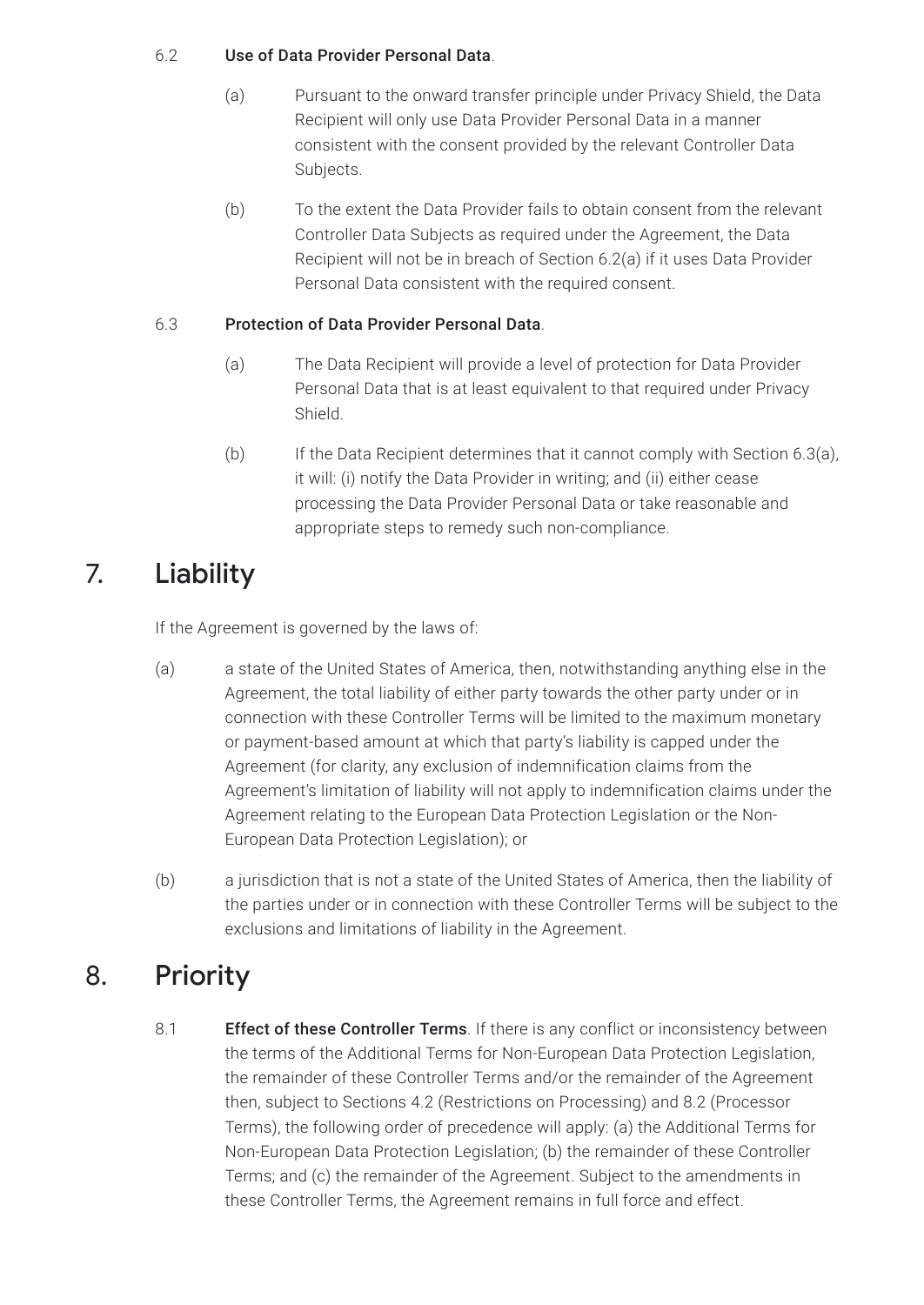8.2 Processor Terms. These Controller Terms will not affect any separate terms between Google and Customer reflecting a controller-processor relationship for a service other than the Controller Services.

# 9. Changes to these Controller Terms

- 9.1 **Changes to Controller Services in Scope**. Google may only change the list of potential Controller Services at [privacy.google.com/businesses/adsservices:](https://privacy.google.com/businesses/adsservices/)
	- (a) to reflect a change to the name of a service;
	- (b) to add a new service; or
	- (c) to remove a service where either: (i) all contracts for the provision of that service are terminated; or (ii) Google has Customer's consent.
- 9.2 Changes to Controller Terms. Google may change these Controller Terms if the change:
	- (a) is as described in Section 9.1 (Changes to Controller Services in Scope);
	- (b) is required to comply with applicable law, applicable regulation, a court order or guidance issued by a governmental regulator or agency; or
	- (c) does not: (i) seek to alter the categorisation of the parties as independent controllers of Controller Personal Data under the European Data Protection Legislation; (ii) expand the scope of, or remove any restrictions on, either party's rights to use or otherwise process (x) in the case of the Additional Terms for Non-European Data Protection Legislation, the data in scope of the Additional Terms for Non-European Data Protection Legislation or (y) in the case of the remainder of these Controller Terms, Controller Personal Data; or (iii) have a material adverse impact on Customer, as reasonably determined by Google.
- 9.3 **Notification of Changes**. If Google intends to change these Controller Terms under Section 9.2(b) and such change will have a material adverse impact on Customer, as reasonably determined by Google, then Google will use commercially reasonable efforts to inform Customer at least 30 days (or such shorter period as may be required to comply with applicable law, applicable regulation, a court order or guidance issued by a governmental regulator or agency) before the change will take effect. If Customer objects to any such change, Customer may terminate the Agreement by giving written notice to Google within 90 days of being informed by Google of the change.

# Appendix 1: Additional Terms for Non-European Data Protection Legislation

The following Additional Terms for Non-European Data Protection Legislation supplement these Controller Terms: